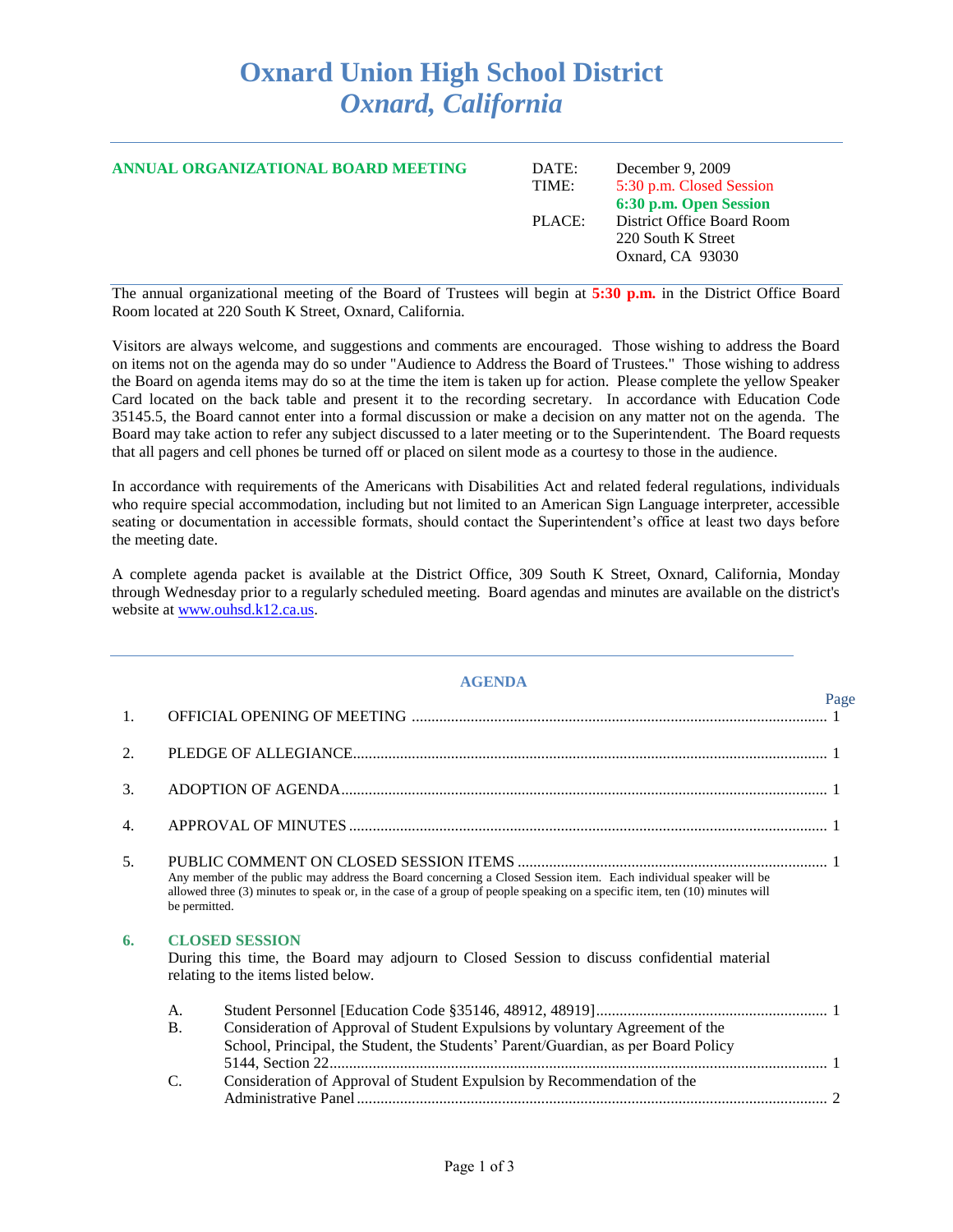|     | December 9, 2009 | <b>Board Meeting Agenda</b>                                                                                                                                                                                                                                                                                                                                                                                                                                                                                                                                              |
|-----|------------------|--------------------------------------------------------------------------------------------------------------------------------------------------------------------------------------------------------------------------------------------------------------------------------------------------------------------------------------------------------------------------------------------------------------------------------------------------------------------------------------------------------------------------------------------------------------------------|
|     |                  | Page                                                                                                                                                                                                                                                                                                                                                                                                                                                                                                                                                                     |
| 7.  |                  | $(6:30 p.m. - Time Approximate)$                                                                                                                                                                                                                                                                                                                                                                                                                                                                                                                                         |
| 8.  | А.               | Election of Officers, 2010                                                                                                                                                                                                                                                                                                                                                                                                                                                                                                                                               |
|     | <b>B.</b>        | Appointment of Representative to Vote in Election for Members of the County<br>Committee on School District Organization                                                                                                                                                                                                                                                                                                                                                                                                                                                 |
|     | C.<br>D.         | Appointment of Secretary to the Governing Board<br>Approval of OUHSD Board Meeting Dates and Venues, 2010                                                                                                                                                                                                                                                                                                                                                                                                                                                                |
| 9.  |                  |                                                                                                                                                                                                                                                                                                                                                                                                                                                                                                                                                                          |
|     |                  | Those persons wishing to address the Board may do so at this time by completing a yellow Speaker Card, located on the back<br>table, and presenting it to the recording secretary. Please address your comments to the Board President. Individual<br>presentations are limited to three (3) minutes each, or in the case of a group of people speaking on a specific items, ten (10)<br>minutes will be permitted. Please refer to the complete text of Oxnard Union High School District Board Policy 910:<br>Procedures for Communicating with the Board of Trustees. |
| 10. |                  | 3                                                                                                                                                                                                                                                                                                                                                                                                                                                                                                                                                                        |
|     | А.               | GEO Challenge Winner: Ms. Martha Mutz, Assistant Superintendent, Educational                                                                                                                                                                                                                                                                                                                                                                                                                                                                                             |
|     |                  | <i>Services</i>                                                                                                                                                                                                                                                                                                                                                                                                                                                                                                                                                          |
|     | Β.               | Capital Facilities Plan: Mr. Randy Winton, Assistant Superintendent, Business Services                                                                                                                                                                                                                                                                                                                                                                                                                                                                                   |
|     | C.               | Board Update: Dr. Bob Carter, Interim Superintendent                                                                                                                                                                                                                                                                                                                                                                                                                                                                                                                     |
|     |                  | <b>Updating Board Policies</b>                                                                                                                                                                                                                                                                                                                                                                                                                                                                                                                                           |
|     |                  | <b>Energy Reduction Plan</b>                                                                                                                                                                                                                                                                                                                                                                                                                                                                                                                                             |
|     |                  | Review of Intervention Programs                                                                                                                                                                                                                                                                                                                                                                                                                                                                                                                                          |
|     |                  | <b>Budget Projections, 1-5 Years</b>                                                                                                                                                                                                                                                                                                                                                                                                                                                                                                                                     |
|     |                  | Early Retirement Incentive Plans                                                                                                                                                                                                                                                                                                                                                                                                                                                                                                                                         |
|     |                  | <b>Inter/Intra District Competition Challenges</b>                                                                                                                                                                                                                                                                                                                                                                                                                                                                                                                       |
|     |                  | Update: Facilities Master Plan                                                                                                                                                                                                                                                                                                                                                                                                                                                                                                                                           |
|     | D.               | Regular Report: Bryant Jones, Student Representative to the Board                                                                                                                                                                                                                                                                                                                                                                                                                                                                                                        |
| 11. |                  | <b>CONSENT CALENDAR</b>                                                                                                                                                                                                                                                                                                                                                                                                                                                                                                                                                  |
|     | A.               |                                                                                                                                                                                                                                                                                                                                                                                                                                                                                                                                                                          |
|     | <b>B.</b>        | Consideration of Approval of Student Expulsion by Voluntary Agreement of the School                                                                                                                                                                                                                                                                                                                                                                                                                                                                                      |
|     |                  | Principal, the Student, and the Students' Parent/Guardian, as per Board Policy 5144,                                                                                                                                                                                                                                                                                                                                                                                                                                                                                     |
|     |                  |                                                                                                                                                                                                                                                                                                                                                                                                                                                                                                                                                                          |
|     | C.               | Consideration of Approval of Student Expulsion by Recommendation of the                                                                                                                                                                                                                                                                                                                                                                                                                                                                                                  |
|     |                  | Consideration of Approval of Non-Public School Placement for Student Case Numbers                                                                                                                                                                                                                                                                                                                                                                                                                                                                                        |
|     | D.               | Fifteen to Sixteen, 09-10, According to the Recommendation of the Students' IEP                                                                                                                                                                                                                                                                                                                                                                                                                                                                                          |
|     |                  |                                                                                                                                                                                                                                                                                                                                                                                                                                                                                                                                                                          |
|     | Ε.               |                                                                                                                                                                                                                                                                                                                                                                                                                                                                                                                                                                          |
|     | F.               | Consideration of Approval of Certificated Unit Agreement between the Oxnard Union                                                                                                                                                                                                                                                                                                                                                                                                                                                                                        |
|     |                  | High School District and Oxnard Federation of Teachers and School Employees  4                                                                                                                                                                                                                                                                                                                                                                                                                                                                                           |
|     | G.               | Consideration of Approval of Classified and Paraeducator Units Agreement between the<br>Oxnard Union High School District and Oxnard Federation of Teachers and School                                                                                                                                                                                                                                                                                                                                                                                                   |
|     |                  |                                                                                                                                                                                                                                                                                                                                                                                                                                                                                                                                                                          |
|     | Η.               | Consideration of Approval of Renewal of Agreement with Addendum with School                                                                                                                                                                                                                                                                                                                                                                                                                                                                                              |
|     |                  |                                                                                                                                                                                                                                                                                                                                                                                                                                                                                                                                                                          |
|     | I.               |                                                                                                                                                                                                                                                                                                                                                                                                                                                                                                                                                                          |